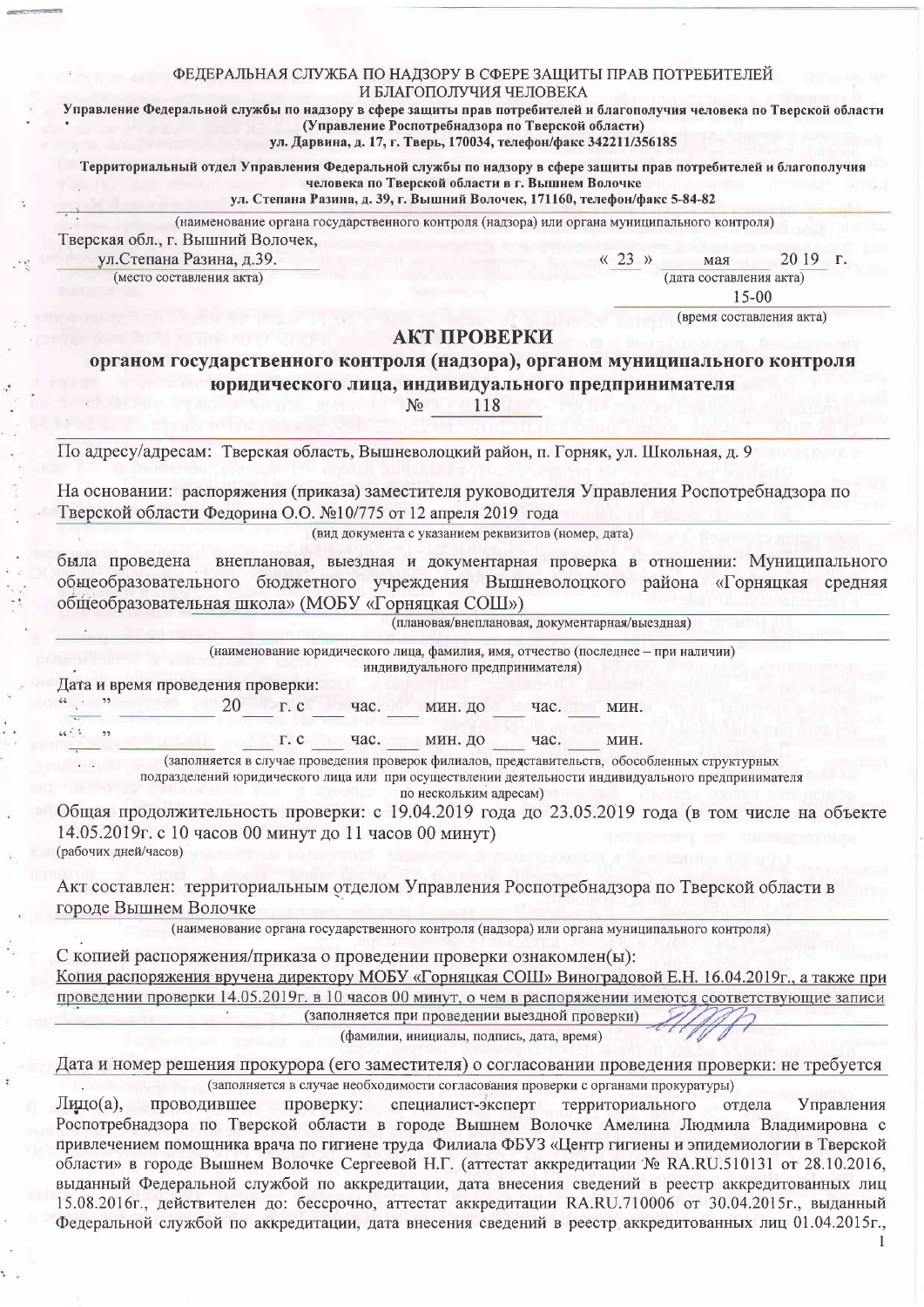бессрочно)

(фамилия, имя, отчество (последнее - при наличии), должность должностного лица (должностных лиц), проводившего(их) проверку; в случае привлечения к участию в проверке экспертов, экспертных организаций указываются фамилии, имена, отчества (последнее - при наличии), должности экспертов и/или наименования экспертных организаций с указанием реквизитов свидетельства об аккредитации и наименование органа

по аккредитации, выдавшего свидетельство)

При проведении проверки присутствовал: директор МОБУ «Горняцкая СОШ» Виноградова Е.Н.

(фамилия, имя, отчество (последнее - при наличии), должность руководителя, иного должностного лица (должностных лиц) или уполномоченного представителя юридического лица, уполномоченного представителя индивидуального предпринимателя, уполномоченного представителя саморегулируемой организации (в случае проведения проверки члена саморегулируемой организации), присутствовавших при проведении мероприятий

по проверке)

14.05.2019г. в период времени с 10 часов 20 минут до 11 часов 00 минут при проведении внеплановой, документарной и выездной проверки в отношении МОБУ «Горняцкая СОШ» по адресу Тверская область, Вышневолоцкий район, п. Горняк, ул. Школьная, д. 9 установлено следующее.

Согласно приказа №45-од от 01.04.2019г, организуется работа пришкольного лагеря с дневным пребыванием на базе МОБУ «Горняцкая СОШ» в период летних каникул: с 03.06.2019г. по 28.06.2019г. - 1 смена, вторая смена с 01.07.2019г. по 26.07.2019г., режим работы лагеря с 8.30 до 14.30 с двухразовым питание (завтрак, обед).

Штатное расписание на первую смену: начальник лагеря - 1 человек, воспитатели - 5 чел., уборщики -1 человек, работники столовой-2 чел. (по договору от ОАО «Россиянки»)

во вторую смену начальник лагеря - 1 чел., воспитатели - 4 человека ,уборщики -1 чел., работники столовой-2 человека (по договору от ОАО «Россиянки»)

Территория школы ограждена. Для сбора мусора за территорией школы установлен мусоросборник на бетонированной площадке, договор на вывоз ТБО заключен с ООО «Тверьспецавтохозяйство».

На момент проверки мусоросборник не переполнен.

Школа размещается в двухэтажном кирпичном здании. Лагерь будет располагаться в помещениях начальной школы на первом этаже здания .Вентиляция - вытяжная и естественная. Канализация - централизованная. Отопление - центральное. Освещение-естественное и с помощью люминесцентных ламп, все в исправном состоянии. Холодное водоснабжение централизованное, горячее водоснабжение от электроводонагревателей.

Помещения оздоровительного лагеря, расположены на первом и втором этаже здания начальной школы- (2 игровых комнаты, 1 кружковая комната), спортивный зал, пищеблок, раздевалка, помещение сушки одежды, библиотека, два туалета для девочек и для мальчиков, 2 кабинки дляперсонала в мужском и женском туалете, помещения для хранения уборочного инвентаря, приготовления дез. растворов).

Отделка помещений в используемых помещениях выполнена материалами, подвергающими мытью и дезинфекции. Стены окрашены высотой 1,7 м масляной краской, выше и потолки побелены, полы деревянные окрашены.

Игровые комнаты оборудованы стульями, столами. В спортзале имеются раздевалки, отдельные для мальчиков и девочек, кладовая спортинвентаря.

Для соблюдения правил личной гигиены детей, перед обеденным залом оборудованы 3 раковины с подводкой холодной и горячей воды. В наличие имеются 2 держателя с разовыми полотенцами, мыло, электросушилка для рук

организовано на базе столовой «Горняцкой СОШ». Согласно Питание детей будет представленного меню, питание детей 2х разовое (завтрак, обед).

Обеденный зал при столовой рассчитан 50 посадочных мест. Питание детей планируется осуществлять в одну посадку, будет обслуживаться в первую смену - 47 детей, во вторую

смену -39 детей. Для организации питьевого режима используется бутилированная вода. В обеденном зале установлен куллер, с розливом питьевой воды. Для питья используются одноразовые стаканы, подносы для чистых и грязных стаканов выделены. Поставщик бутилированной воды ООО ВК «Бон-Шанс» договор №03/19 от 01.01.2019г.

2 сотрудниками школы. Поставщик пищевых Приготовление пищи будет проводится продуктов ОАО «Россиянка». Отделка пищеблока - стены высотой 1,7 м. выложены плиткой, выше и

 $\overline{2}$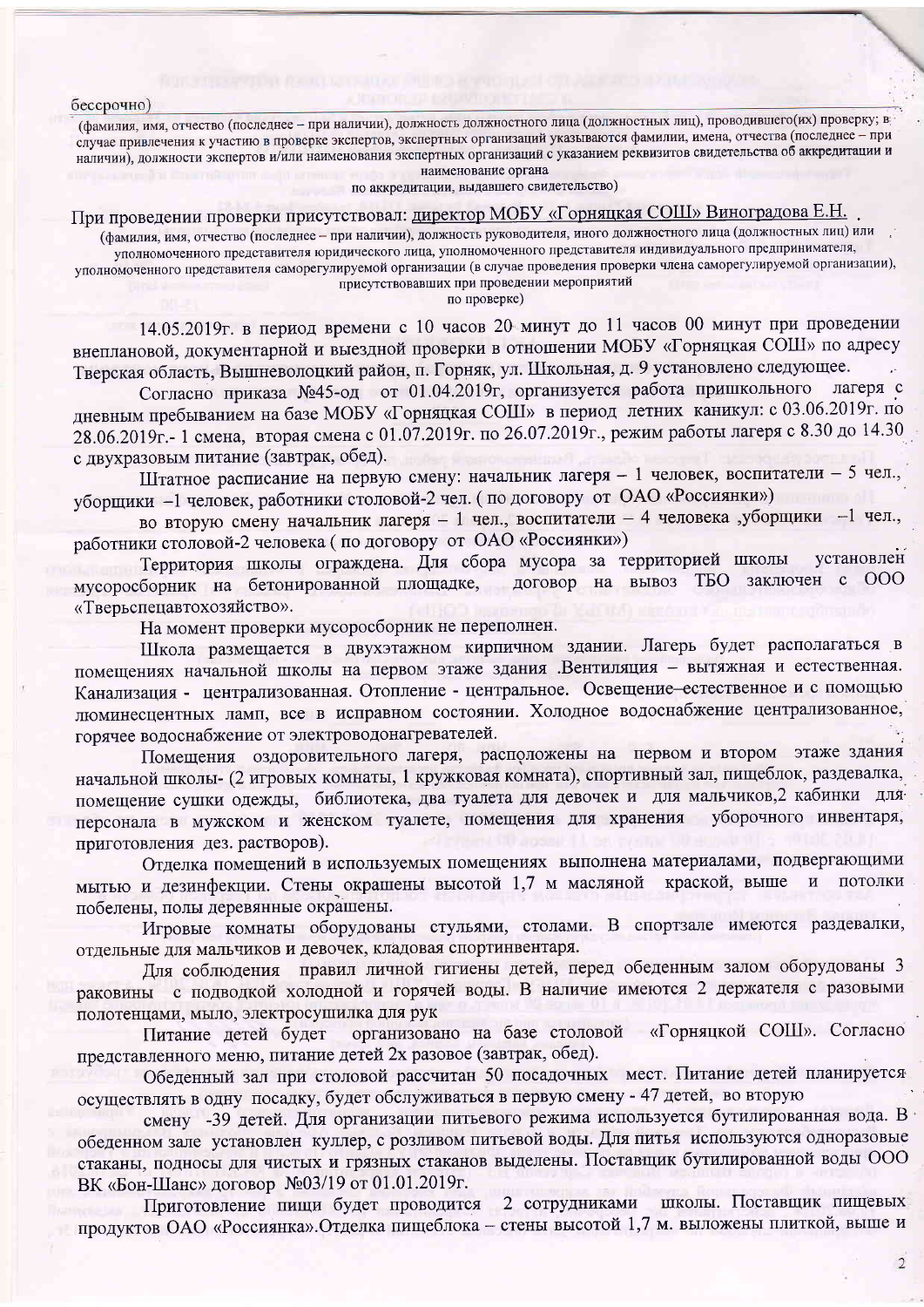потолки оштукатурены, побелены. Полы облицованы плиткой. Отделка пищеблока выполнена материалами, которые выдерживают обработку моющими и дезинфицирующими средствами. Набор помещений столовой:

оборудован : 1 электроплитой 6 секционной с духовкой, Производственный цех разделочными столами-4 шт., ванной для обработки сырья, раковиной для мытья рук. В цехе на участке для приготовления холодных блюд и на участке по порционированию готовых блюд установлена бактерицидная лампа. Для обработки яйца выделено место.

Моечное отделение посуды оборудовано- 2-х секционной моечной ванной для мытья кухонной посуды, 5-ти секционной моечной ванной для столовой посуды. Имеются стеллажи для хранения кухонной посуды, сушки столовой посуды. Инструкция о правилах мытья посуды вывешены.

В целях соблюдения технологического процесса маркировка инвентаря и оборудования проведена. Хранение разделочных досок и ножей упорядочено.

Для хранения суточных проб выделен бытовой холодильник, суточные пробы имеются.

Имеется складское помещение для хранения пищевых продуктов. Помещение оборудовано стеллажами, подтоварниками для хранения продуктов. Прибор для измерения относительной влажности и температуры воздуха в складском помещении имеется. Установлено 2 бытовых холодильника, 1 низкотемпературный прилавок.

Журналы обязательной документации ведутся согласно установленной формы.

Программа производственного контроля имеется. Лабораторные исследования, в рамках производственного лабораторного контроля организованы ОАО «Россиянка». Гардеробная для персонала оборудована шкафами и вешалками для личной и спецодежды.

Туалеты для девочек и мальчиков раздельные, расположены на первом этаже здания школы. Туалеты оборудованы ведрами для мусора, оборудованы раковинами для мытья рук с подводкой холодной и горячей воды, имеются держатели для одноразовых полотенец, мыло, электрополотенце. Для персонала выделены две кабинки, в каждом из туалетов.

Уборочный инвентарь промаркирован, хранение упорядочено. Моющими  $\overline{M}$ дезинфицирующими средствами обеспечены, хранятся упорядочено.

Медицинский осмотр персоналом пройден 27.03.2019по 27.03.2019, прививки в соответствии национального календаря отмечены (АДСМ, гепатит, корь), санитарно-гигиеническое обучение пройдено согласно графика. На медицинское обслуживание договор №2 от 09.01.2018 г. между МБОУ «Горняцкой СОШ» и ГБУЗ «Вышневолоцкая ЦРБ», лицензия на осуществление медицинской деятельности ГБУЗ «Вышневолоцкая ЦРБ» № ЛО-69-01-001306 от 26.02.2014г договор пролонгирован.

Противоклещевая обработка территории и акарологическое обследование территории проведены (акты представлены).

14.05.2019г. в период времени с 10 часов 00 минут до 10 часов 40 минут при проведении внеплановой, документарной и выездной проверки в отношении МОБУ «Горняцкая СОШ» по адресу Тверская область, Вышневолоцкий район, п. Горняк, ул. Школьная, д. 9 установлено следующее.

Согласно приказа №78-од от 09апреля 2019г, организуется работа палаточного лагеря на базе филиала МОБУ «Горняцкая СОШ» в период летних каникул: с 31.07.2019г. по 02.08.2019г. режим работы лагеря с 8.00 круглосуточно, с трёхразовым питанием (завтрак, обед, ужин).

Штатное расписание: начальник лагеря - 1 человек, воспитатели - 5 чел., работники столовой-1 человек (по договору с ОАО «Россиянка»);

Территория школы ограждена. Для сбора мусора за территорией школы установлен договор на вывоз ТБО заключен с ООО мусоросборник на бетонированной площадке, «Тверьспецавтохозяйство».

На момент проверки мусоросборник не переполнен.

Палаточный лагерь будет располагаться в помещениях школы на первом этаже здания и футбольном поле, для установки палаток. Все палатки имеют плотно закрывающийся вход, под тентом палаток предусмотрено место для хранения обуви.

Школа размещается в двухэтажном кирпичном здании. Для проведения кружковых занятий будут использоваться помещения начальной школы на первом этаже здания.

 $\mathfrak{Z}$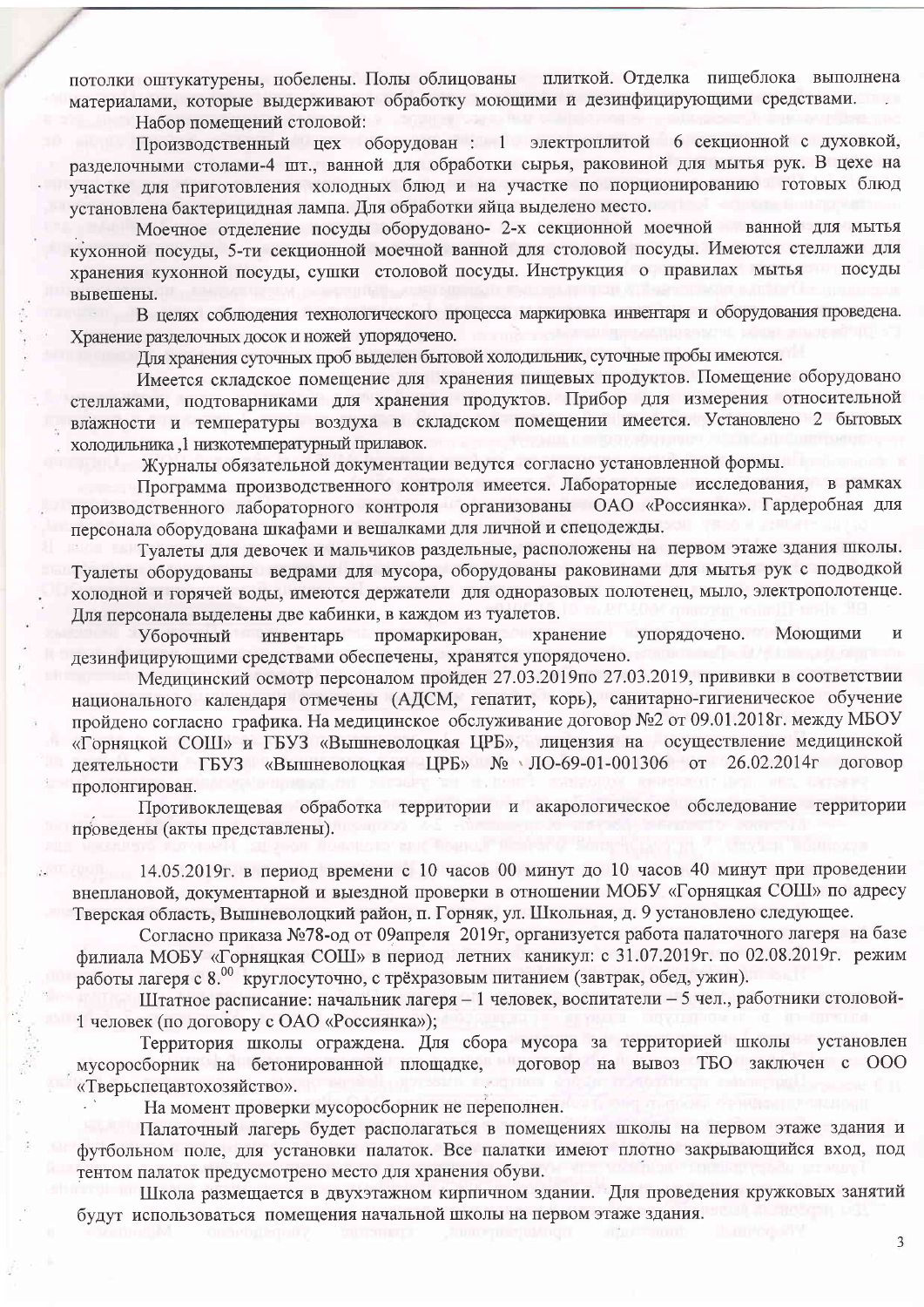Вентиляция в школе-вытяжная и естественная. Канализация - централизованная. Отоплениецентральное. Освещение - естественное и искусственное, с помощью люминесцентных ламп, все в исправном состоянии. Холодное водоснабжение централизованное, горячее водоснабжение от электроводонагревателей.

Помещения, оздоровительного палаточного лагеря, расположены на первом этаже здания начальной школы- 1 игровая комната, 1 кружковая комната, спортивный зал, пищеблок, раздевалка, помещение сушки одежды, библиотека, два туалета для девочек и для мальчиков,2 кабинки для персонала в мужском и женском туалете, помещения для хранения уборочного инвентаря, приготовления дез. растворов).

Отделка помещений в используемых помещениях выполнена материалами, подвергающими мытью и дезинфекции. Стены окрашены высотой 1,7 м масляной краской, выше и потолки побелены, полы деревянные окрашены.

Игровые комнаты оборудованы стульями, столами. В спортзале имеются раздевальные отдельные для мальчиков и девочек, кладовая спортинвентаря.

Для соблюдения правил личной гигиены детей, перед обеденным залом оборудованы 3 раковины с подводкой холодной и горячей воды. В наличие имеются 2 держателя с разовыми полотенцами, мыло, электросушилка для рук

Питание детей будет организовано на базе столовой МОБУ «Горняцкой СОШ». Согласно представленного меню, питание детей 2х разовое (завтрак, обед).

Обеденный зал при столовой рассчитан 50 посадочных мест. Питание детей планируется осуществлять в одну посадку, списки детей на посещение палаточного лагеря ещё не сформированы, планируется 15 человек. Для организации питьевого режима используется бутилированная вода. В обеденном зале установлен куллер, с розливом питьевой воды. Для питья используются одноразовые стаканы, подносы для чистых и грязных стаканов выделены. Поставщик бутилированной воды ООО ВК «Бон-Шанс» договор №03/19 от 01.01.2019г.

Приготовление пищи будет проводиться 1 сотрудником школы. Поставщик пищевых продуктов ОАО «Россиянка». Отделка пищеблока – стены высотой 1,7 м. выложены плиткой, выше и потолки оштукатурены, побелены. Полы облицованы плиткой. Отделка пищеблока выполнена материалами, которые выдерживают обработку моющими и дезинфицирующими средствами.

Набор помещений столовой:

Производственный цех оборудован : 1 электроплитой 6 секционная с духовкой, разделочными столами-4 шт., ванной для обработки сырья, раковиной для мытья рук. В цехе на участке для приготовления холодных блюд и на участке по порционированию готовых блюд установлена бактерицидная лампа. Для обработки яйца выделено место.

Моечное отделение посуды оборудовано- 2-х секционной моечной ванной для мытья кухонной посуды, 5-ти секционной моечной ванной для столовой посуды. Имеются стеллажи для хранения кухонной посуды, сушки столовой посуды. Инструкция о правилах мытья посуды. вывешены.

В целях соблюдения технологического процесса маркировка инвентаря и оборудования проведена. Хранение разделочных досок и ножей упорядочено.

Для хранения суточных проб выделен бытовой холодильник, суточные пробы имеются.

Имеется складское помещение для хранения пищевых продуктов. Помещение оборудовано стеллажами, подтоварниками для хранения продуктов. Прибор для измерения относительной влажности и температуры воздуха в складском помещении имеется. Установлено 2 бытовых холодильников, 1 низкотемпературный прилавок.

Журналы обязательной документации ведутся согласно установленной формы.

Программа производственного контроля имеется. Лабораторные исследования, в рамках производственного лабораторного контроля организованы ОАО «Россиянка».

Гардеробная для персонала оборудована шкафами и вешалками для личной и спецодежды.

Туалеты для девочек и мальчиков раздельные, расположены на первом этаже здания школы. Туалеты оборудованы ведрами для мусора, оборудованы раковинами для мытья рук с подводкой холодной и горячей воды, имеются держатели для одноразовых полотенец, мыло, электрополотенце. Для персонала выделены две кабинки, в каждом из туалетов.

Уборочный инвентарь промаркирован, хранение и упорядочено. Моющими  $\, {\bf M}$ 

 $\Delta$